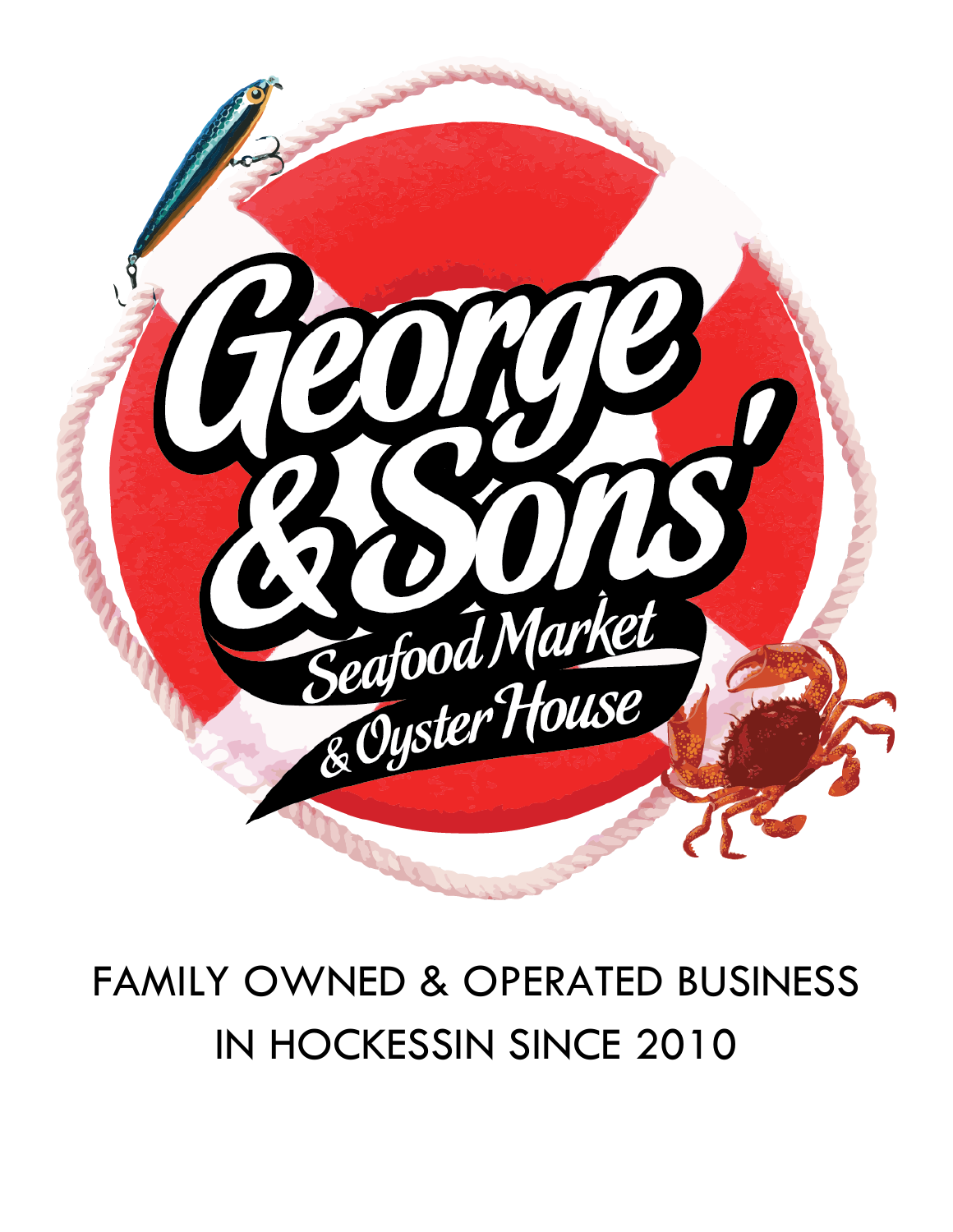## **STARTERS**

| . OYSTER STEW - CREAM, BUTTER, FRESH OYSTERS! * MADE TO ORDER *\$9 |  |
|--------------------------------------------------------------------|--|
| . SMALL HOUSE SALAD - HOUSE GREENS, HOUSE MADE CROUTONS, HOUSE     |  |
|                                                                    |  |

## **SHARE PLATES**

| - BACON WRAPPED SCALLOPS - LARGE, DRY PACKED, SEA SCALLOPS         |  |
|--------------------------------------------------------------------|--|
| FROM OUR MARKET WRAPPED IN BACON AND COOKED TO PERFECTION\$18      |  |
| . TUNA TATAKI - SUSHI GRADE YELLOWFIN TUNA FROM OUR MARKET QUICKLY |  |
|                                                                    |  |
| . TY'S CRAB FRIES - CRINKLE CUT FRIES LOADED W/ HOUSE MADE CHEESE  |  |
| SAUCE, FRESH CRAB MEAT, BAY SPICE & LAST BUT NOT LEAST, BACON!\$17 |  |
| <b>FRIED SEAFOOD</b>                                               |  |
| - FRIED CALAMARI - FRESH DOMESTIC SQUID FROM OUR MARKET, LIGHTLY   |  |
|                                                                    |  |
| . FRIED OYSTERS - LOCAL OYSTERS, LIGHTLY COATED IN CRISPY PANKO &  |  |
|                                                                    |  |
| - FRIED SHRIMP - JUMBO SHRIMP, LIGHTLY COATED & FRIED - CHOICE OF  |  |
|                                                                    |  |
| <b>STEAM PLATES</b>                                                |  |
| - STEAMED SHRIMP - 1/2 POUND/FULL POUND, W/ COCKTAIL SAUCE\$12/22  |  |
| . CLAM BUCKET - 2 DOZEN, STEAMED IN BEER & BAY SPICE\$20           |  |
| . MUSSEL BOWL - FULL POUND, IN A WINE & CREAM SAUCE\$18            |  |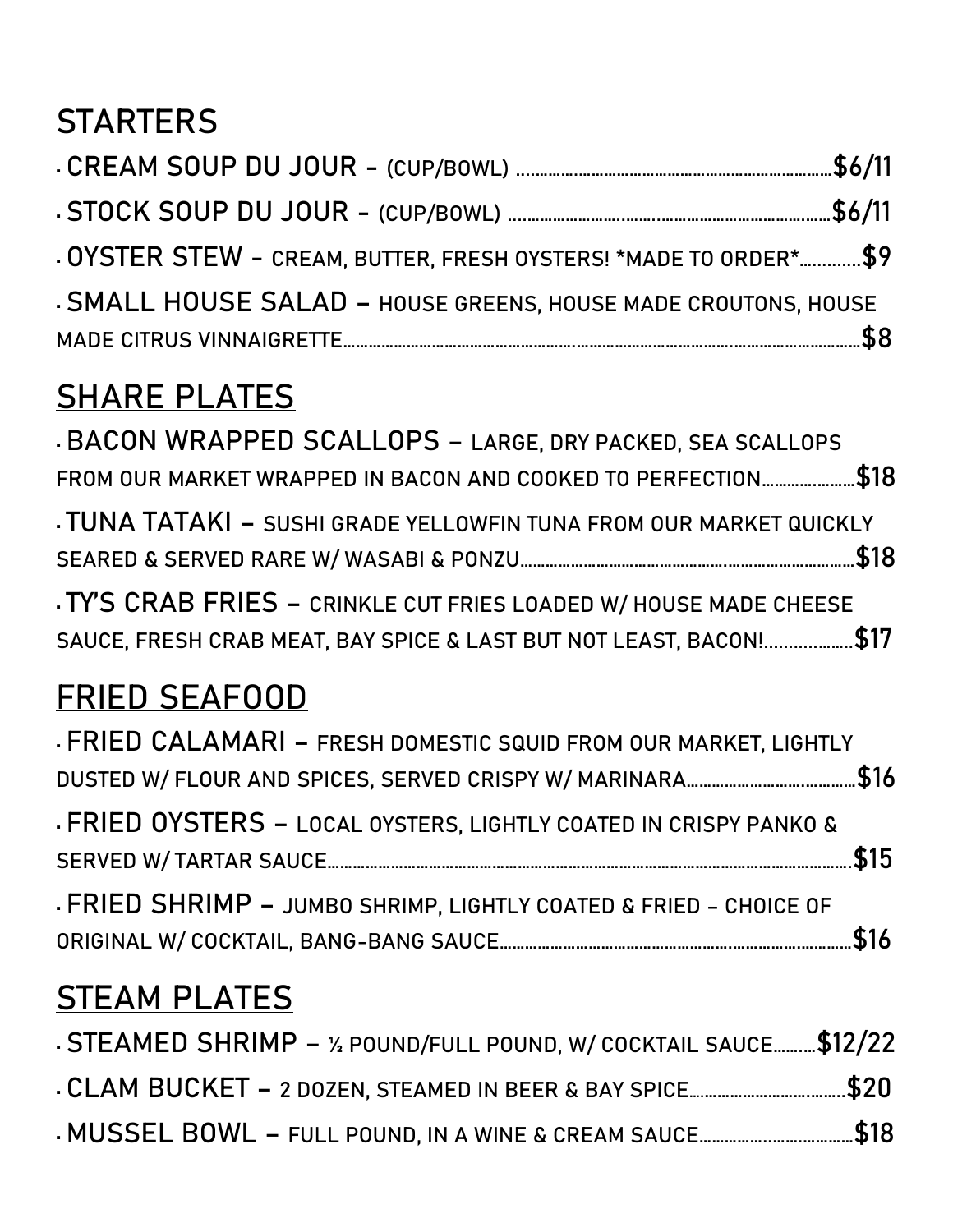# **HANDHELDS**

**(ALL SERVED W/ HOUSE MADE CHIPS & A PICKLE UNLESS STATED OTHERWISE) • LOBSTER ROLL – YOUR CHOICE OF TRADITIONAL OR WARM W/ BUTTER CHUNKS OF LOBSTER MEAT SERVED ON SPLIT TOP BUTTERED ROLL……………………….\$29 • CRAB CAKE SANDWICH – LUMP CRABCAKE W/ ROASTED RED PEPPER AIOLI, LETTUCE & TOMATO ON A TOASTED BRIOCHE BUN……………………………………....……….\$23 • SALMON BLT - OUR SCOTTISH SALMON W/ BACON, LETTUCE, TOMATO, PICKLED SHALLOTS & HOUSE AIOLI ON A TOASTED BRIOCHE BUN …………………………..……………………\$19 • SURF & TURF BURGER – CHUNKS OF OUR BUTTERED LOBSTER MEAT ON TOP OF CERTIFIED ANGUS BEEF, LTO, AMERICAN CHEESE & ON A TOASTED BRIOCHE BUN W/ CRINKLE CUT FRIES (BACON + \$1)……………………………………………………………………….…….…….….\$28 • G&S BURGER – CERTIFIED ANGUS BEEF, LTO, AMERICAN CHEESE & MOTHER SAUCE ON A TOASTED BRIOCHE BUN W/ CRINKLE CUT FRIES (BACON + \$1)……….….\$16 • G&S TACOS – CHOICE OF SEARED OR FRIED MAHI-MAHI OR JUMBO SHRIMP ON CORN OR FLOUR TORTILLA W/ SPICY RANCH, SLAW & PICO DE GALLO………………..……\$16 • G&S BURRITO – CHOICE OF SEARED OR FRIED MAHI-MAHI OR JUMBO SHRIMP W/ LETTUCE, BLACK BEANS, RICE, CHEESE, SALSA VERDE & PICO DE GALLO….……\$17 • PO' BOY – YOUR CHOICE OF CRISPY FRIED OYSTERS, FISH OR SHRIMP ON A SUB-CUT ROLL W/ LETTUCE, TOMATO & HOUSE AIOLI……………..…………………..…………………….\$18 • THE 'TACKLE BOX' – YOUR CHOICE OF CRISPY FRIED OYSTERS, FISH OR SHRIMP, SERVED W/ CRINKLE CUT FRIES & COLESLAW……………………………………………………\$16 SALADS & BOWLS • MARKET FISH SALAD – YOUR CHOICE OF MARKET FISH SEARED AND PLACED OVER HOUSE GREENS & HOUSE MADE CITRUS VINAIGRETTE…………………….\$MP • SCOTTISH SALMON CAESAR – SEARED SCOTTISH SALMON, ROMAINE, CAESER DRESSING, HOUSE MADE CROUTONS & PAREMSAN………………………..…....……….\$22 • SOUTHWEST SHRIMP – JUMBO GRILLED SHRIMP OVER HOUSE GREENS, PICO DE GALLO, CHEESE, TORTILLA STRIPS, SPICY RANCH & BLACK BEANS………………….…\$19**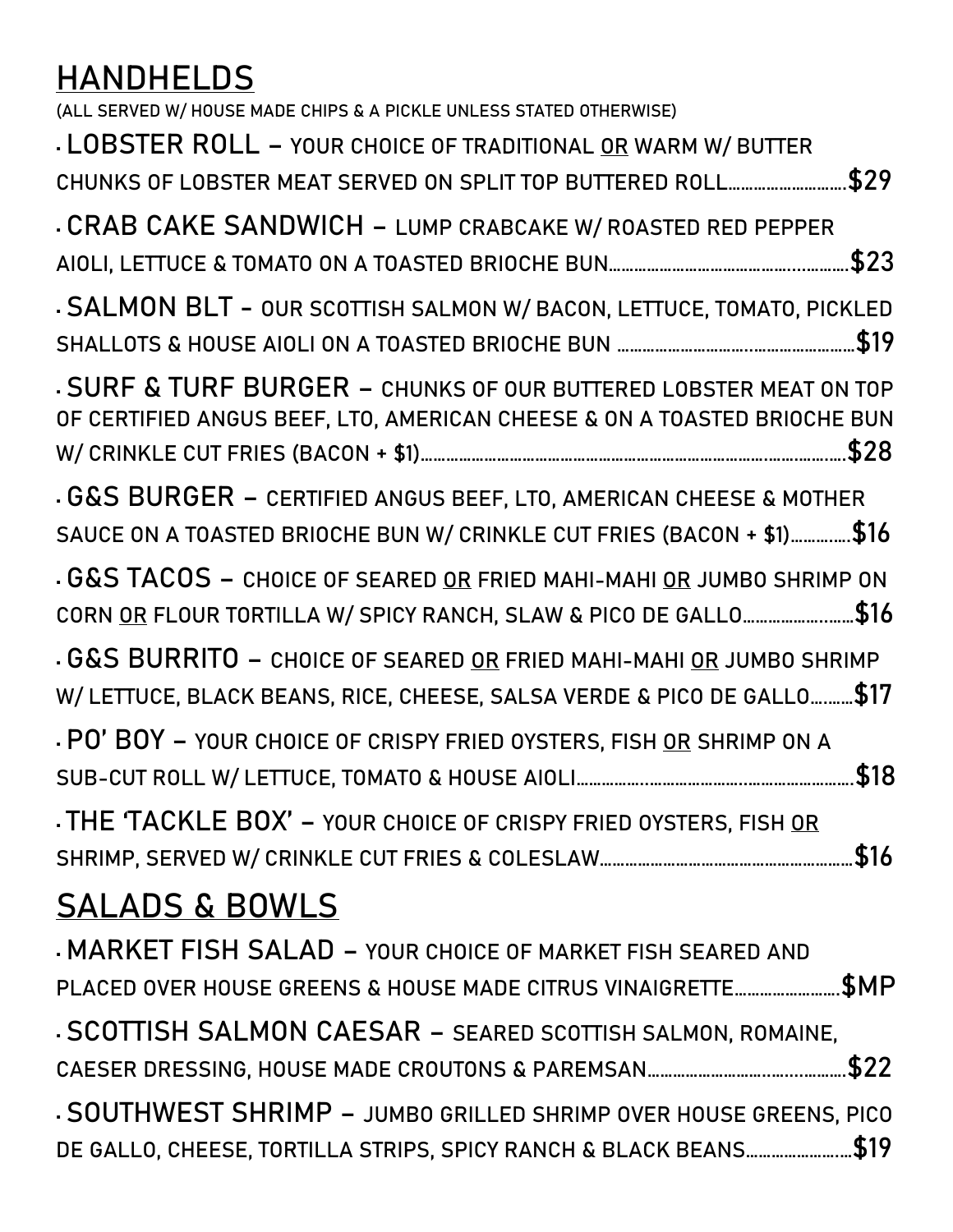# **ENTRÉE PLATES**

| MARKET FISH ENTRÉE - YOUR CHOICE OF MARKET FISH W/ CHOICE<br>PREPERATION AND SERVED W/ ROASTED POTATOES & SEASONAL VEGGIE \$MP |
|--------------------------------------------------------------------------------------------------------------------------------|
| . SCALLOP RISOTTO - PAN SEARED DAY BOAT SEA SCALLOPS OVER TOP OF                                                               |
| - DAD'S CRABCAKES - 2 JUMBO LUMP CRABCAKES W/ ROASTED RED PEPPER                                                               |
| . MUSSELS MARINARA- PRINCE EDWARD ISLAND MUSSELS OVER LINGUINI                                                                 |
| . HOUSE SCAMPI - YOUR CHOICE OF SHRIMP, SCALLOPS OR BOTH - OVER TOP                                                            |
| - LOBSTER & SHRIMP MAC - CHUNKS OF LOBSTER AND SHRIMP W/ SHELL                                                                 |

### **SIDES A LA CARTE**

**CRINKLE CUT FRIES \$5 ROASTED POTATOES \$5 SEASONAL VEGGIE \$5 COLESLAW \$3 POTATO SALAD \$3 BROCCOLI \$5 RICE \$5**

# **DESSERTS**

| (ADD A SCOOP OF ICE CREAM TO ANY DESSERT FOR AN ADDITIONAL +\$2 PER SCOOP) |  |
|----------------------------------------------------------------------------|--|
|                                                                            |  |
|                                                                            |  |
|                                                                            |  |
|                                                                            |  |

**PLEASE ASK TO SEE KID'S MENU**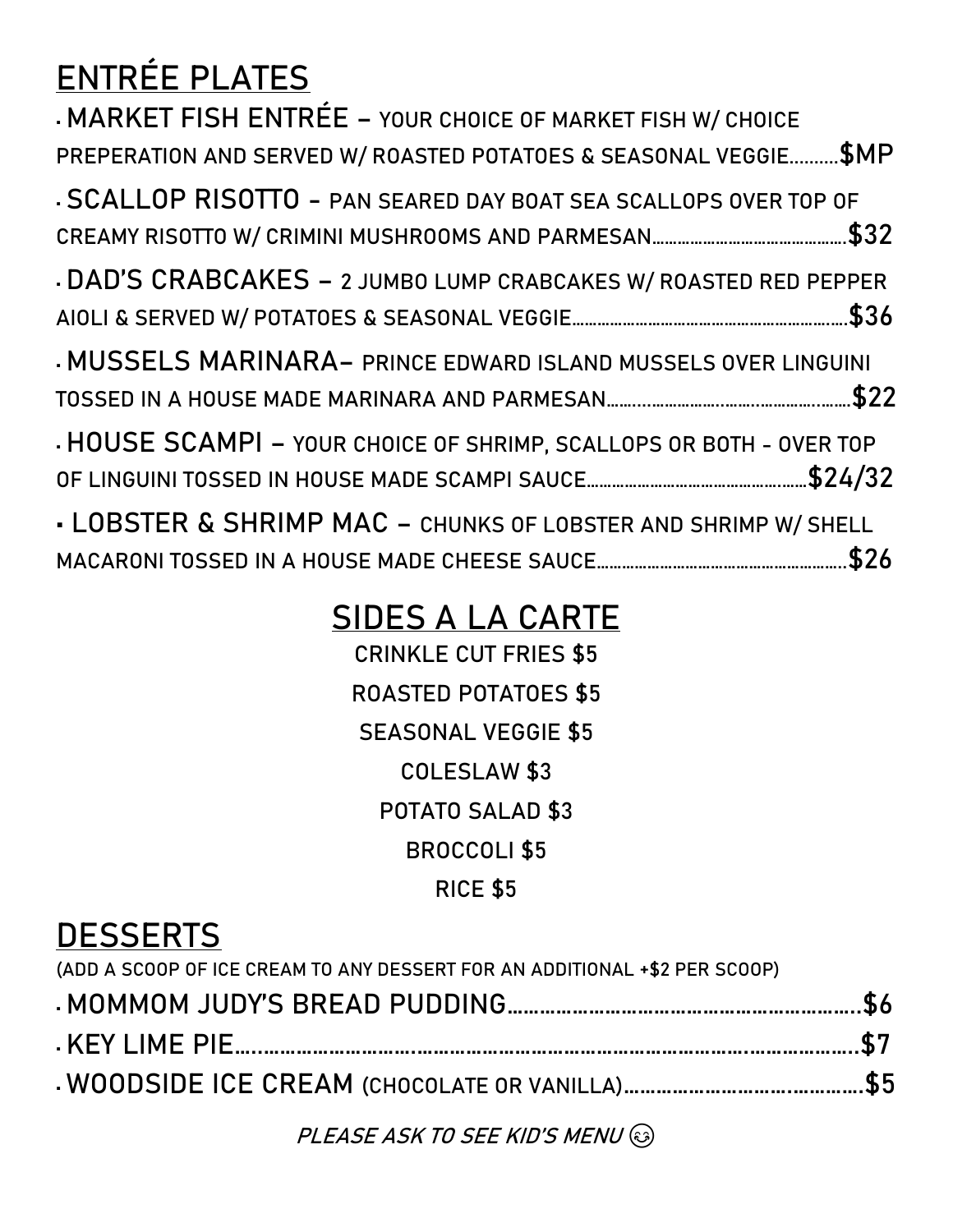#### **BEER ON TAP:**

**• YUENGLING LAGER - \$5**

- **ALLAGASH WHITE - \$7**
- **CAPE MAY IPA - \$6**

**• DEWEY BEER CO. ROTATING - \$8**

**• BIG OYSTER BREW ROTATING - \$7**

#### **DOMESTIC/IMPORT BOTTLES:**

- **MILLER LITE - \$4**
- **COORS LIGHT - \$4**
- **BUD LIGHT - \$4**
- **MICHELOB ULTRA - \$4**
- **CORONA EXTRA - \$5**
- **CORONA LIGHT - \$5**
- **BLUE MOON - \$5**
- **STELLA ARTOIS PILSNER - \$5**
- **STELLA CIDRE - \$5**
- **GUINNESS DRAUGHT STOUT - \$5**
- **0.0% ABV HEINEKEN - \$4**

## **CRAFT SELECTIONS:**

**• NARRAGANSETT LAGER - \$4 • BLUE POINT TOASTED LAGER - \$6 • BURLEY OAK SEA HEATHEN PILS - \$6 • DALE'S PALE ALE - \$6 • RAR NANTICOKE NECTAR IPA - \$6 • LAGUNITAS WEST COAST IPA - \$6 • BELL'S TWO HEARTED ALE - \$6 • WESTBROOK TWO CLAWS IPA - \$6 • DEWEY BEER CO. SECRET MACHINE - \$8 OTHERS: • COKE - \$3 • DIET COKE - \$3 • SPRITE - \$3 • LEMONADE - \$3**

- **ICED TEA - \$3**
- **ACQUA PANNA (750ML) - \$5**
- **SAN PELLEGRINO (750ML) - \$5**

**WINE ON TAP:** 

**(BY THE GLASS / ½ CARAFE / OR FULL CARAFE)**

**• CHARDONNAY - \$7/15/28 NAPA VALLEY, CALIFORNIA NV**

**• PINOT GRIGIO - \$7/15/28 LA VITE, ITALY NV**

**• SAUVIGNON BLANC - \$7/15/28 HEI MATAU, NEW ZEALAND 2014**

**• PROSECCO - \$7/15/28 LA VITE, ITALY NV**

#### **WINE BY GLASS & BOTTLE:**

**• KIONA RIESLING**

**COLUMBIA RIVER, WASHINGTON 2021 - \$9/\$27**

**• CARE SOLIDARITY ROSÉ CARIÑENA, SPAIN 2020 - \$9/\$27**

**• CÔTES DE GRANDLIEU MUSCADET LOIRE VALLEY, FRANCE 2020 - \$9/\$27**

- **WARIS ET FILLES CHAMPAGNE CHAMPAGNE, FRANCE NV - \$79**
- **FOLLY OF THE BEAST PINOT NOIR CENTRAL COAST, CALIFORNIA 2019 - \$12/\$36**
- **CHOP SHOP CABERNET PASO ROBLES, CALIFORNIA 2019 - \$9/\$27**

### **CANNED COCKTAILS:**

- **- 4.5% ABV (VODKA):**
- **STATESIDE SODA (LEMON CUCUMBER MINT) - \$7**
- **SURFSIDE HARD TEA - \$7**
- **- 8% ABV (VODKA):**
- **UNCLE BIFF'S ORANGE CRUSH - \$8**
- **- 10% ABV (VODKA):**
- **DEVIL'S BACKBONE LEMON SMASH - \$9**
- **DEVIL'S BACKBONE ORANGE SMASH - \$9**
- **CUTWATER SPICY BLOODY MARY - \$9**
- **- 12.5% ABV (TEQUILA):**
- **CUTWATER LIME MARGARITA- \$9**
- **- 13% ABV (RUM):**
- **CUTWATER PINA COLADA- \$9**